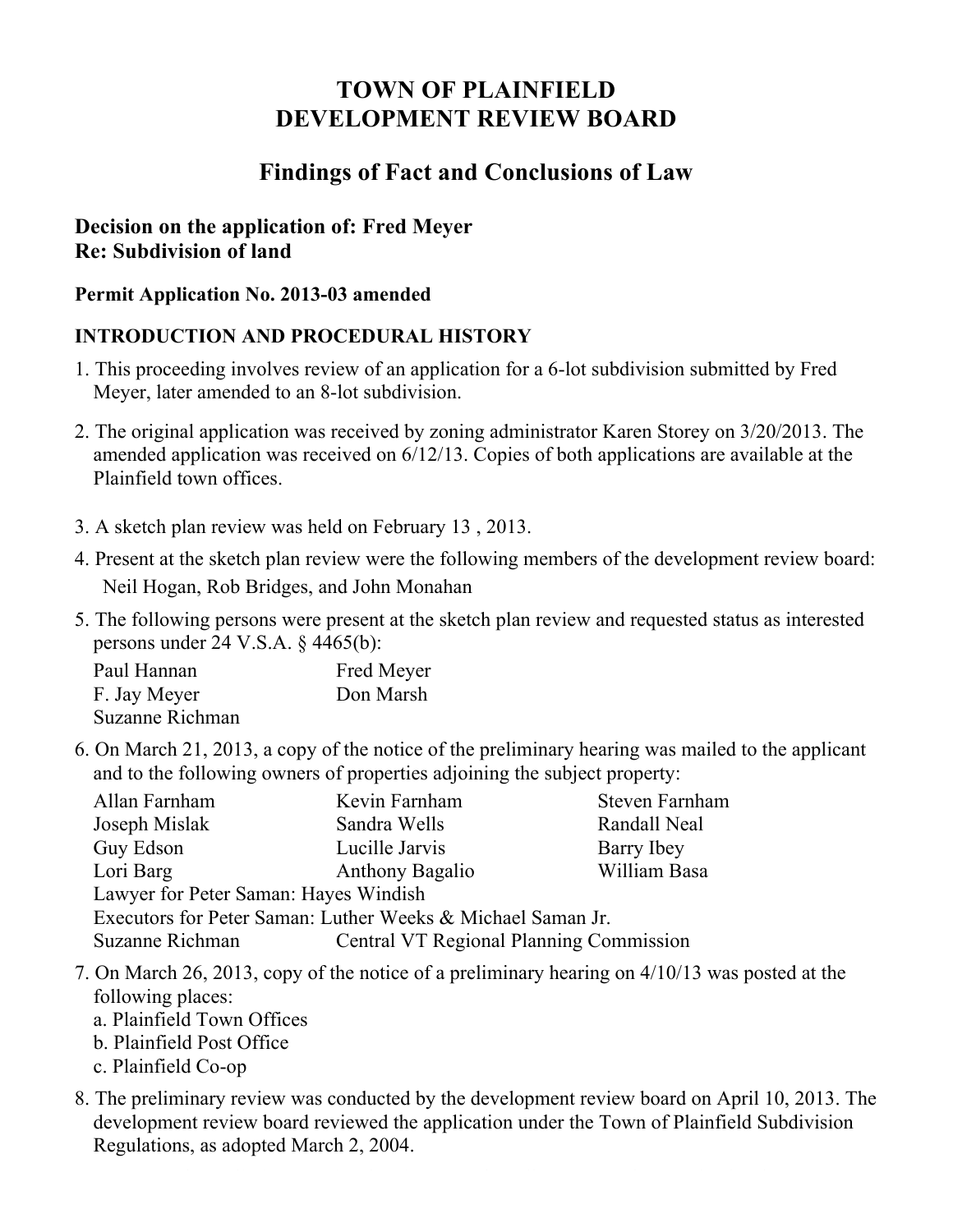review board:

Janice Walrafen, chair, Rob Bridges, and Neil Hogan

10. The following persons were present at the preliminary review hearing and requested status as interested persons under 24 V.S.A. § 4465(b):

| Don Marsh  | Paul Hannan       |
|------------|-------------------|
| Fred Meyer | Guy & Patty Edson |

- 11. The DRB voted to approve the preliminary plat on 4/10/13.
- 12. On April 19, 2013, a copy of the notice of the final plat hearing on 5/8/13 was mailed to the applicant and to the following owners of properties adjoining the subject property:

| Allan Farnham                         | Kevin Farnham                                               | Steven Farnham |  |  |
|---------------------------------------|-------------------------------------------------------------|----------------|--|--|
| Joseph Mislak                         | Sandra Wells                                                | Randall Neal   |  |  |
| Guy Edson                             | Lucille Jarvis                                              | Barry Ibey     |  |  |
| Lori Barg                             | <b>Anthony Bagalio</b>                                      | William Basa   |  |  |
| Lawyer for Peter Saman: Hayes Windish |                                                             |                |  |  |
|                                       | Executors for Peter Saman: Luther Weeks & Michael Saman Jr. |                |  |  |
| Suzanne Richman                       | <b>Central VT Regional Planning Commission</b>              |                |  |  |

- 13. On April 23, 2013, notice of a final plat hearing on 5/8/13 was posted at the following places: a. Plainfield Town Offices
	- b. Plainfield Post Office
	- c. Plainfield Co-op
- 14. The final plat review was conducted by the development review board on May 8, 2013. Present at this hearing were the following members of the development review board: Janice Walrafen, chair, Rob Bridges, Neil Hogan, and Sarah Albert
- 15. The following persons were present at the final plat review and requested status as interested persons under 24 V.S.A. § 4465(b):

Paul Hannan Steven Farnham

- 16. Final plat review was continued to June 12, 2013 at 7 pm.
- 17. The continuation of final plat review was held on June 12, 2013. Present at this hearing were the following members of the development review board:

Janice Walrafen, chair, Rob Bridges, and Sarah Albert

18. The following persons were present at the continuation of final plat review and requested status as interested persons under 24 V.S.A. § 4465(b):

| Steven Farnham | Don Marsh  |
|----------------|------------|
| Jay Meyer      | Fred Meyer |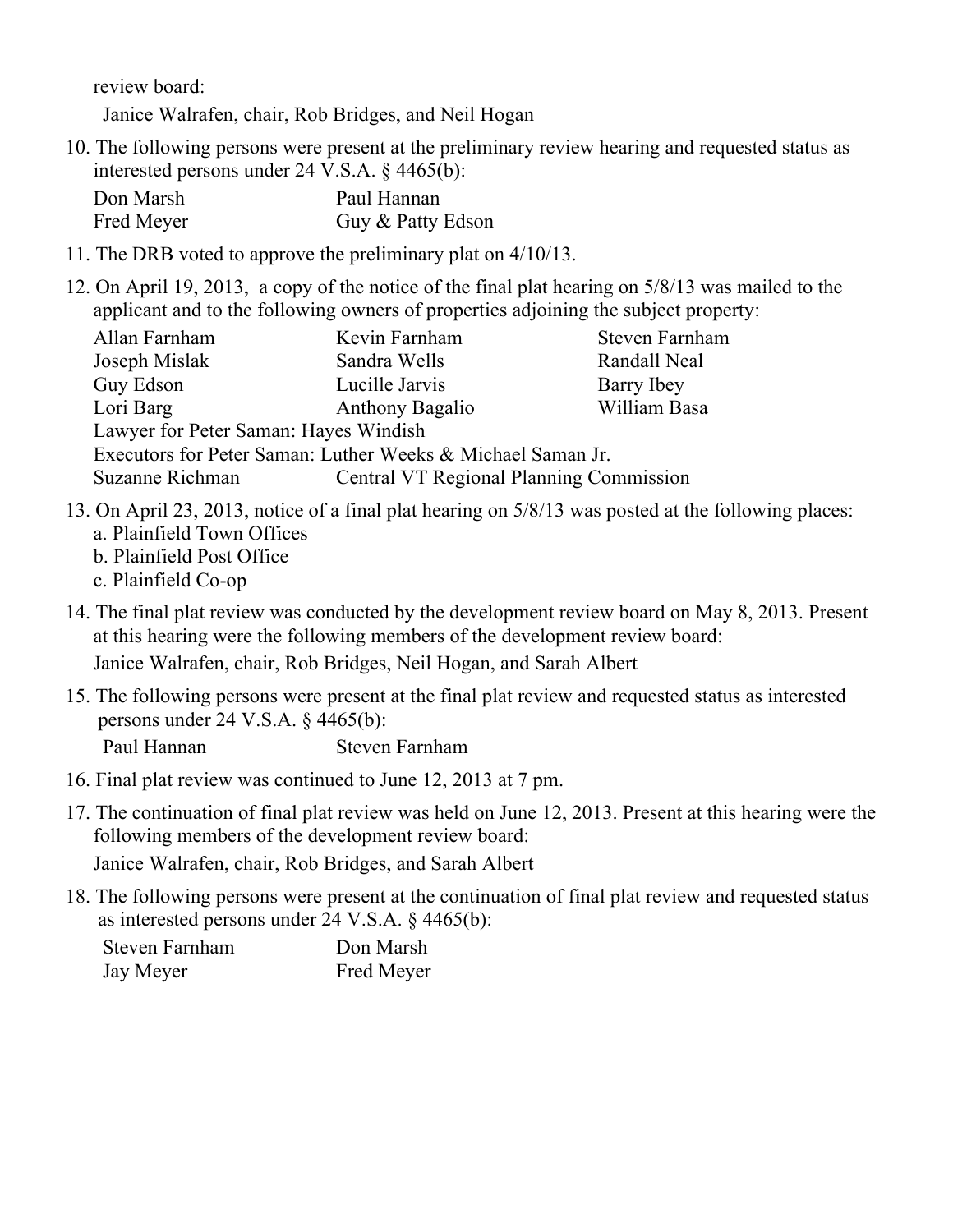## **FINDINGS**

Based on the application, testimony, and other evidence the development review board makes the following findings:

- 1. The applicant seeks subdivision approval for a 103 acre parcel located on the Upper Road between Lindemann Lane and Bartlett Road (tax map parcel no. 05-070.000). The parcel currently has one dwelling located at 1369 Upper Rd.
- 2. The applicant wishes to subdivide said parcel into six lots: Lot 1: 10.8 acres, Lot 2: 17.2 acres, Lot 3: 5.6 acres, Lot 4: 22.4 acres, Lot 5: 23.4 acres and Lot 6: 22.9 acres. Lots 4 and 5 as depicted span both sides of Upper Road. Lot 4 contains a dwelling and a barn.\*
- 3. The application is a major subdivision according to Section 610 of the Subdivision Regulations. The property is located in the Forest & Agriculture District as described on the Town of Plainfield Zoning Map on record at the town office and section 4.2 of the Zoning Regulations.
- 4. The smallest lot in the subdivision, 5.6 acres, meets the minimum lot size for the district. Side lot lines are generally at right angles and lot lines follow the natural features, i.e. tree lines and streams, on the property. No changes to the use of the property are proposed at this time; it will continue to be used as agricultural land. The building envelope for all lots will be 50 ft. from the lot lines.
- 5. The applicant has submitted a written request for four waivers from submission requirements in accordance with section 130 (B) of the Subdivision Regulations. There are currently no plans to develop the property; the applicant is doing this subdivision as a part of his estate planning. Since there are no proposed house locations at this time it would be a hardship for the applicant to provide the information requested. These waivers were approved by the DRB at the 4/10/13 preliminary hearing:
	- a) Water & wastewater permit, Section 470 (A)(B)
	- b) Stormwater Management & Culvert Design, Section 440 (A)
	- c) Erosion and Sedidment Control, Section 440 (B)
	- d) Construction Sequencing, Section 300 (B)5
- 6. The applicant has applied for and received access permits for four new accesses from the selectboard. These access points are located at the following distances from the intersection with Lindemann Lane: Lot 1, .412 mi.; Lot 2, .489 mi.; Lot 3, .417 mi.; Lot 5, .651 mi. (on east side of road); Lot 6, .736 mi. Lot 4 already has a house with an existing access.\*
- 7. The Plainfield Fire Department submitted a letter stating that given normal weather conditions and driveway maintenance, the department would be able to offer typical fire and rescue services to the lots in the subdivision.
- 8. All lots except Lot 3 have frontage on Upper Road. Lot 3 requires approval of a 1200 ft. rightof-way accessing it via Lot 2. Don Marsh attests that the plan for this 50 ft. wide right-of-way provides a driveway 15 ft. wide, with grades no greater than 10%. The driveway crosses through an area of 15% slope but the driveway slope does not exceed 10%. The plan provides two 10 x 30 ft. emergency pullouts. The DRB voted to approve this right of way as being in conformance with Section 460 at the 4/10 preliminary hearing.
- 9. ZA Storey notes that no elevation on the property is greater than 1500 ft.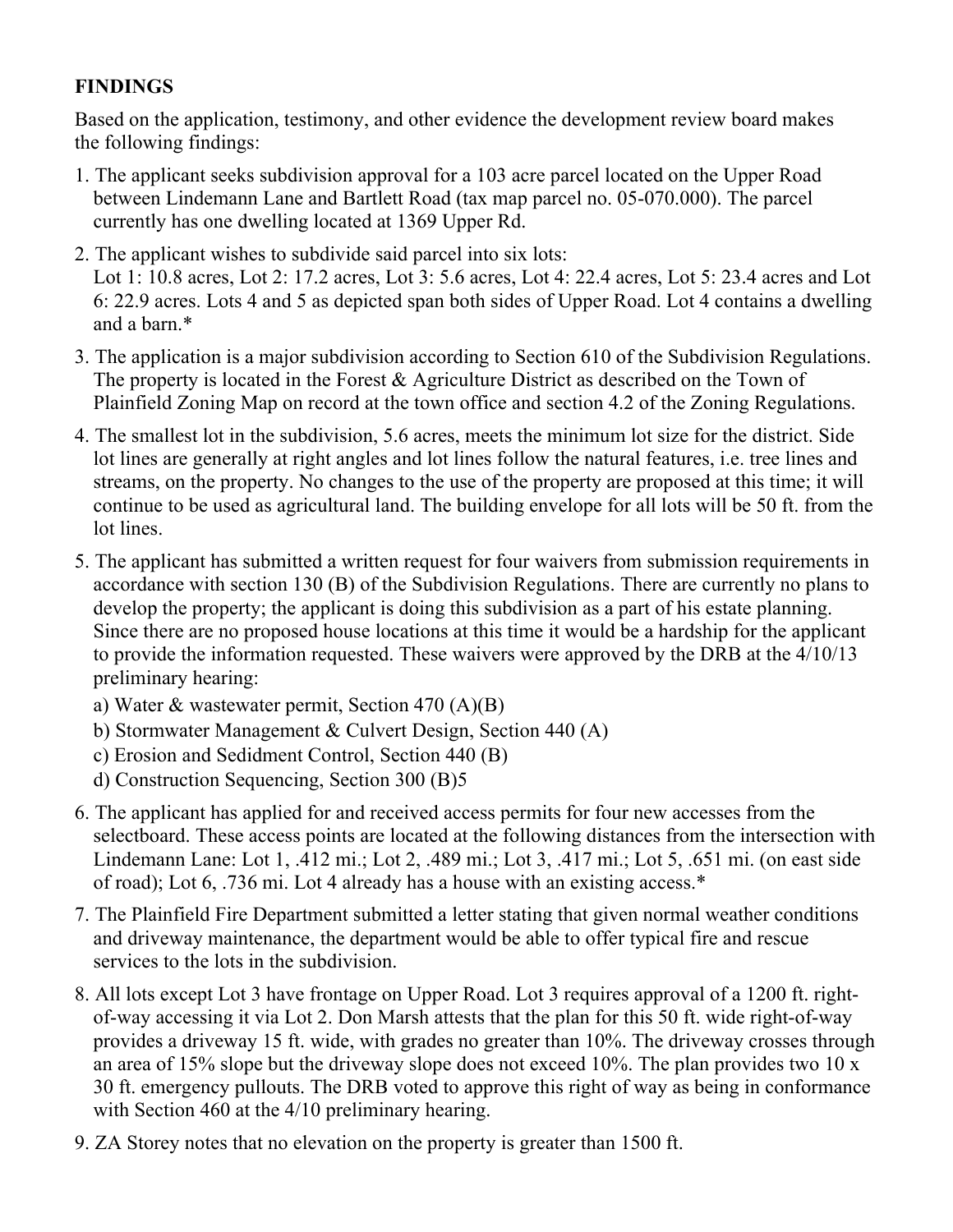- 10. DRB member Albert noted at the 5/8/13 hearing that the subdivision is 8 lots instead of 6 because two of the lots are bisected by a town highway. According to Section 610 of the Subdivision Regulations a lot cannot be divided by a town highway. This issue was referred for further discussion to the continued hearing on 6/12. After considerable discussion it was decided that the applicant would submit an amended application for an 8-lot subdivision and renumber the lots on the plat to reflect the change.\*\*
- 11. Surveyor Hannan stated that all survey pins have now been placed.
- 12. DRB member Bridges had inquired about possible spring rights at the preliminary hearing. Surveyor Hannan was unable to locate any documents regarding these.
- 13. DRB member Albert visited site with surveyors Hannan and Marsh and ZA Storey on 5/15/13, walking the route of the right-of-way to Lot 5. While acknowledging that the right-of-way had been approved during the 4/10/13 preliminary hearing at which DRB member Albert was not present, she wanted to go on record as with her comments she did not think that the driveway was in compliance with the subdivision regulations: it does not follow the contours of the land and crosses a couple wet areas at the lower end. She remarked that there was an existing former farm road on Lot 2 that would have better served as an access to Lot 3, and that the right of way as currently designed will be expensive and require considerable landmoving.

\*N.B. This numbering refers to the lots on the original plat submitted for a 6-lot subdivision. The plat has been renumbered for an 8-lot subdivision. \*\*See final plat for parcel numbers and size.